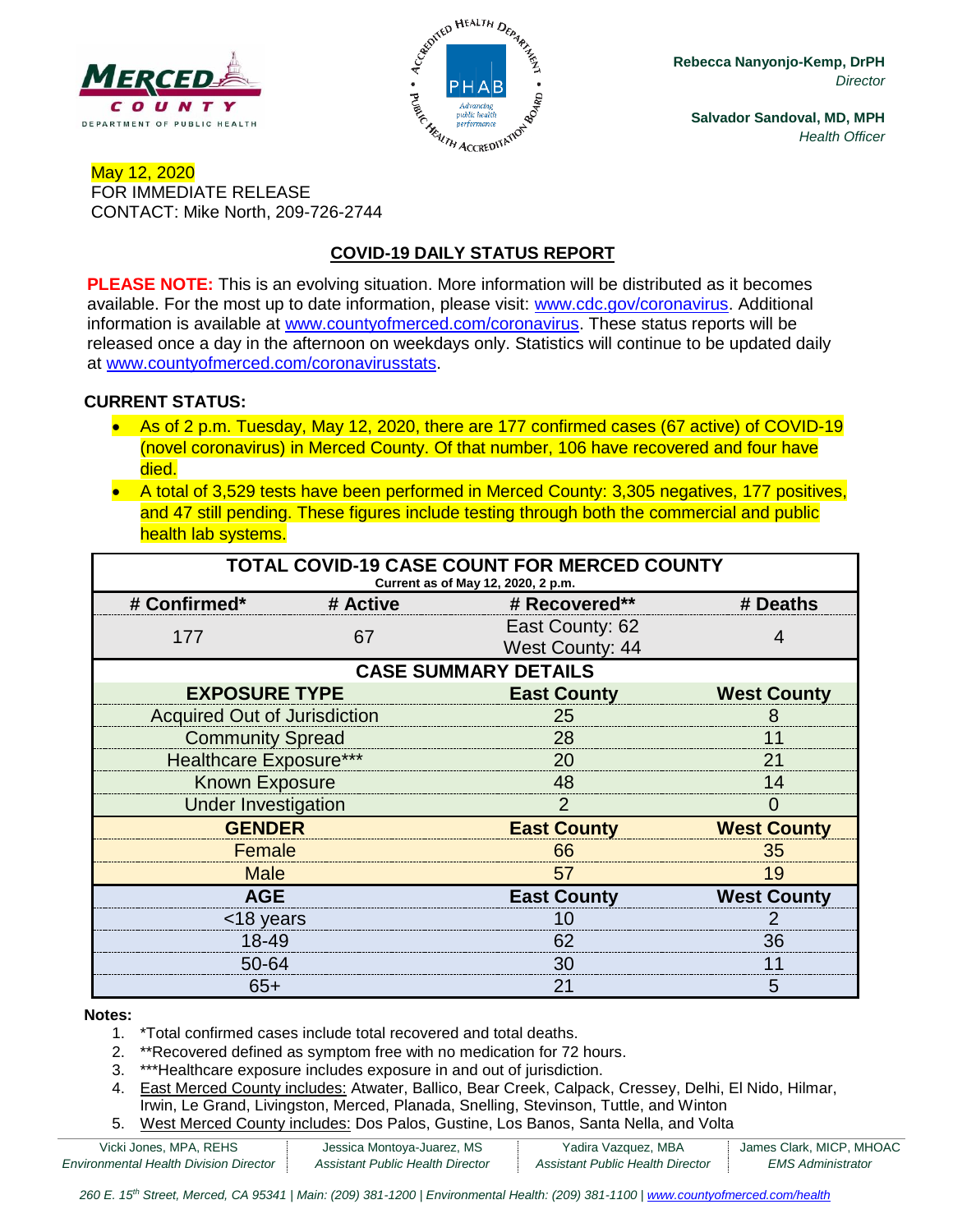

*Note: \*Only communities with five or more cases are reported in this graph. The figures in the top chart on this page represent confirmed cases, which includes active cases, recoveries, and deaths.*



- Based on information provided by individuals who test positive, Public Health staff will continue to assess risks of exposure and contact any affected individuals.
- Due to privacy laws, the Public Health Department cannot release identifying information related to positive cases.
- In California, there are 69,453 confirmed cases and 2,794 deaths.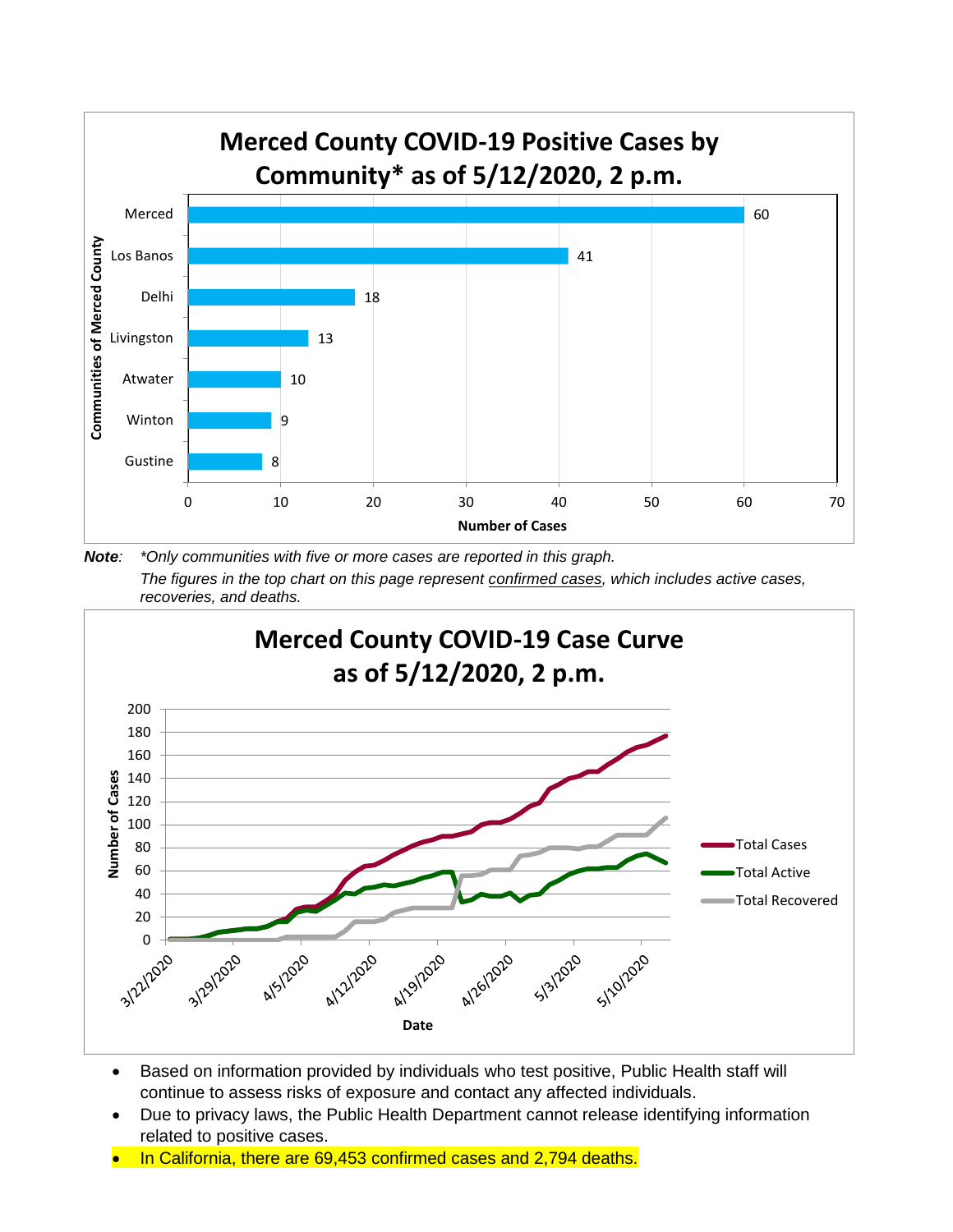### **RECENT ACTIVITIES & UPDATES:**

- Merced County Public Health continues to coordinate with federal, state and local partners to further prepare us for future impacts. This includes working with the California Department of Public Health and the Centers for Disease Control and Prevention to monitor COVID-19.
- In coordination with the Merced County Office of Emergency Services, situational status calls continued this week with local government agencies, schools, and healthcare professionals in our community.
- Today, the Merced County Department of Public Health confirmed the fourth death related to COVID-19. The Merced County resident was a male over the age of 65 with underlying health conditions.
- Rumor Alert: Please be aware that there is a fake letter and other rumors circulating on social media falsely stating that COVID-19 testing is mandatory for anyone receiving public assistance (CalFresh, MediCal, CalWORKS, etc.), and failure to receive a test will result in suspension of benefits. The letter also falsely claims that if someone tests positive for COVID-19, his/her children may be removed from the home and placed into foster care. The fake letter that started these rumors was placed on what appears to be official letterhead from the California Department of Social Services. Merced County and the State have confirmed this letter to be counterfeit. If you see the letter on social media, please disregard it. Should you have any questions regarding social services or child welfare, please contact the Merced County Human Services Agency child welfare hotline at 209-385-3104.
- Worknet Merced County has partnered with the California Employers Association (CEA) to provide Merced County businesses with ongoing training opportunities. Let the CEA help you prepare to get employees back to work when operations can resume during the COVID-19 pandemic. CEA will cover the 3 R's of how to plan and successfully bring your employees back to work—Reconstruct, Reinstate, and Reconnect.
	- o Learning Objectives:
		- Reconstruct—Determine what your workplace will look like under this "new normal." Learn how to bring people back and what to do if some of the workforce cannot be reinstated.
		- Reinstate—Evaluate the effectiveness of remote work for your team and if it can or should continue. Be prepared for a variety of federal, state, and local requirements regarding testing employees, PPE, physical distancing and more.
		- Reconnect—How to welcome employees back and ensure a safe working environment.
	- o The webinar will take place Wednesday, May 13, from 12 to 1 p.m.
	- o Registration Link: [https://www.employers.org/events/webinars/the-three-r-s-to-getting](https://www.employers.org/events/webinars/the-three-r-s-to-getting-back-to-work-during-covid-19/05/13/2020/)[back-to-work-during-covid-19/05/13/2020/](https://www.employers.org/events/webinars/the-three-r-s-to-getting-back-to-work-during-covid-19/05/13/2020/)
- During a special meeting last week, the Merced County Board of Supervisors took unanimous action to request that the Governor accelerate the reopening Merced County's economy and provide more control for local jurisdictions. Specifically, the Board authorized a letter in support of the Health Officer's attestation stating that Merced County meets California Public Health criteria for a "variance process." This would allow Merced County to relax restrictions on retail, education services, child care, offices, and limited hospitality services. The letter also calls for more local control over the process. The State recently entered into Stage 2 of its reopening process, which allows for the gradual reopening of curbside retail, manufacturing, and logistics. If the Board's variance request to accelerate through Stage 2 is granted, it will allow Merced County to open additional factions of the economy as previously mentioned.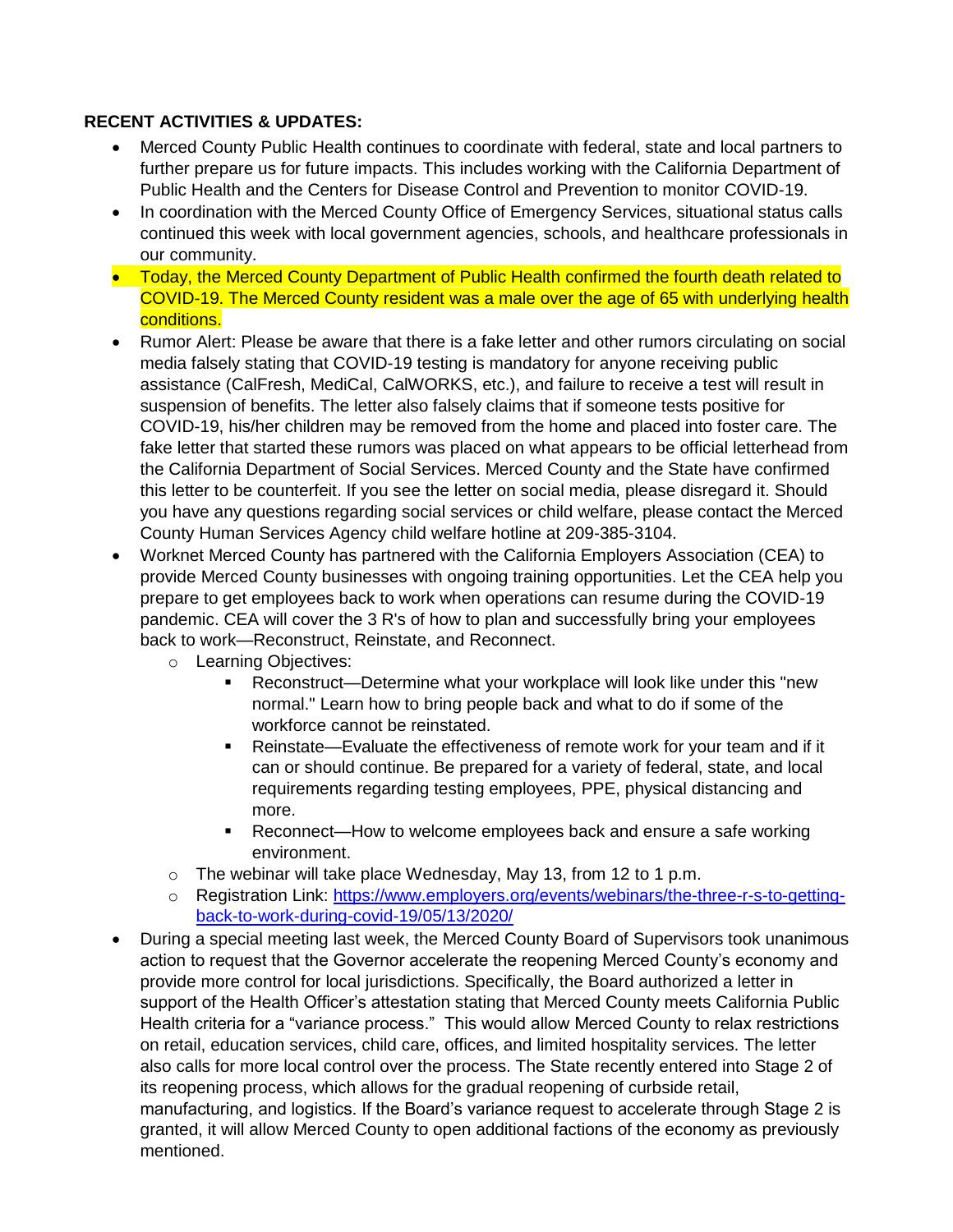- An updated Health Order was released last week by the Public Health Department and is available on [www.countyofmerced.com/coronavirus.](http://www.countyofmerced.com/coronavirus)
- The Merced County Office of Emergency Services and Merced County Department of Public Health proclaimed a local and public health emergency March 13 in order to help address the outbreak. The Board of Supervisors ratified those actions during a March 16 special meeting.
- On March 19, Governor Gavin Newsom announced Executive Order N-33-20, asking California residents to stay at home. On March 20, Merced County's Health Officer also issued an Order directing County residents to remain in their places of residence except to perform or receive essential services.
- The Merced County Public Health Department Operations Center was activated Jan. 27, 2020 (107 days) in order to prepare for COVID-19 in and around our community. The Merced County Emergency Operations Center and Human Services Agency Department Operations Center are also currently active.

# **COVID-19 TESTING UPDATE:**

- COVID-19 Testing Available for All Merced County Residents:
	- o Merced County Fairgrounds: 900 Martin Luther King Jr. Way, Merced
	- o 7 a.m. to 7 p.m. Monday—Friday
	- o Register at [www.lhi.care/covidtesting](http://www.lhi.care/covidtesting) or by calling 1-888-634-1123
	- $\circ$  Due to expected high demand, testing availability is by appointment only in order to prevent unnecessarily-long wait times for clients. Walk-ins will not be accepted at this time.
- Within the public health system, every person who has met CDC criteria for severe disease within Merced County has been tested.
- Public Health is actively identifying other methods to enhance testing capability for providers throughout the community and increase testing county-wide. We will continue to be notified should positive tests come through either system (public health or commercial).
- In late March, Merced County opened two "mobile specimen collection sites" for COVID-19 in order to streamline testing capabilities. Initially, there will be two collection days per week, one on the westside of the County, and one on the eastside of the County. Each site will remain open for four hours per day. Additional hours per day and days per week may become more frequent if supply and personnel availability increase.
	- o **PLEASE NOTE**: Use of these mobile specimen collection sites are by appointment only, and you must have a prescription from a physician and prior approval from the Merced County Department of Public Health. If you do not have a provider and have symptoms call 209-381-1180 for a phone consultation. Anyone without prior approval will not be tested. Locations will be provided to clients once appointments are made. Call 209-381-1180 for more information.

# **COVID-19 SYMPTOMS AND PRECAUTIONS:**

- Coronavirus symptoms include: mild to severe respiratory illness, fever, cough, difficulty breathing, chills, repeated shaking with chills, muscle pain, headache, sore throat, and loss of taste or smell. If symptoms develop, individuals should stay at home to limit exposure to others.
- Anyone who has had contact with a person with possible COVID-19 infection and has the above symptoms should call his/her local health department/health care provider immediately.
- Do not go to your provider's office without calling ahead. Do not call 911 for suspected COVID-19 unless you are having a medical emergency.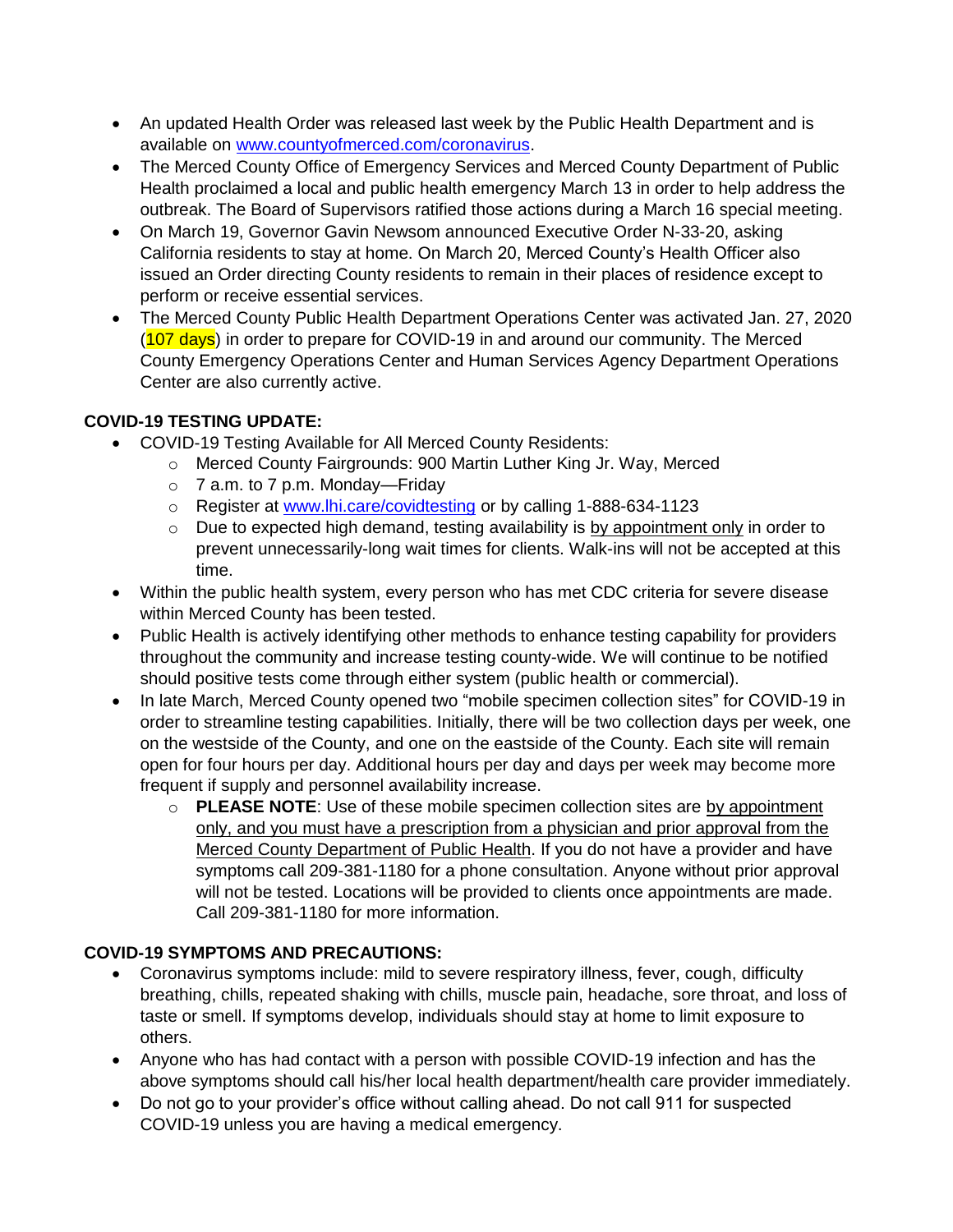- During the flu season, there are steps you can take to protect your health and the health of those around you:
	- o Wash your hands regularly with soap and water for 20 seconds.
	- o Avoid touching your eyes, nose, or mouth with unwashed hands.
	- o Avoid close contact with people who are sick.
	- o Stay away from work, school or other people if you become sick with respiratory symptoms such as fever and cough.
	- o Cover sneezes or coughs with a tissue, then throw the tissue in the trash.

## **ADDITIONAL RESOURCES:**

- **Sign up for COVID-19 alerts: [www.countyofmerced.com/coronavirus](http://www.countyofmerced.com/coronavirus)**
- Merced County Public Health COVID-19 **Information Webpage**:
	- o [www.countyofmerced.com/coronavirus](http://www.countyofmerced.com/coronavirus)
- Merced County Public Health **Information Line**:
	- $\circ$  209-381-1180 (English, Spanish, and Hmong. Live reps. available 8 a.m. to 5 p.m.)
- **Email COVID-19-specific questions to Merced County Public Health:** o COVID19@countyofmerced.com.
- Updated **CDC Information**:
	- o <https://www.cdc.gov/coronavirus/2019-ncov/whats-new-all.html>
- CDC **Resources for Households**:
	- o <https://www.cdc.gov/coronavirus/2019-ncov/community/home/index.html>
- How to **talk to your kids** about the coronavirus:
	- o <https://www.pbs.org/parents/thrive/how-to-talk-to-your-kids-about-coronavirus>
	- Guidance for **Businesses and Employers**:
		- o <https://bit.ly/2IH2G2u>
		- o [www.covid19.ca.gov](http://www.covid19.ca.gov/)
- Report **Price Gouging**:
	- o <http://www.countyofmerced.com/3381/Price-Gouging>
- Report **Consumer Fraud**:
	- o [www.countyofmerced.com/2322/Consumer-Fraud](http://www.countyofmerced.com/2322/Consumer-Fraud)
- Report **non-essential business activity** and large group gatherings that violate the Stay-at-Home Order:
	- $\circ$  Hotline: 209-381-1100 (8 a.m. to 5 p.m. Monday-Friday)
	- o Email: [COVIDcomplaint@countyofmerced.com](mailto:COVIDcomplaint@countyofmerced.com)
- **Free Virtual Care** options through Dignity Health for those with COVID-19 symptoms:
	- o Patients can receive a free Virtual Care Anywhere visit if they are experiencing COVID-19 symptoms. Symptoms can include fever, cough, or shortness of breath.
	- o To access a free virtual urgent care visit, visit [www.dignityhealth.org/virtualcareanywhere,](http://www.dignityhealth.org/virtualcareanywhere) download the Virtual Care Anywhere app in the Apple App Store or Google Play Store, or call 855-356-8053 and use the coupon code COVID19.
- **Get Help/Give Help**:
	- o [www.gethelpgivehelpmerced.com](http://www.gethelpgivehelpmerced.com/)
- **Donations**—help community members impacted by COVID-19:
	- o [www.countyofmerced.com/donations](http://www.countyofmerced.com/donations)
- Exclusive **Shopping for Vulnerable Populations**:
	- o [www.countyofmerced.com/3396/Exclusive-Shopping-for-Vulnerable-Popula](http://www.countyofmerced.com/3396/Exclusive-Shopping-for-Vulnerable-Popula)
- Make and donate **face masks**:
	- o [www.rccmercedcounty.org](http://www.rccmercedcounty.org/)